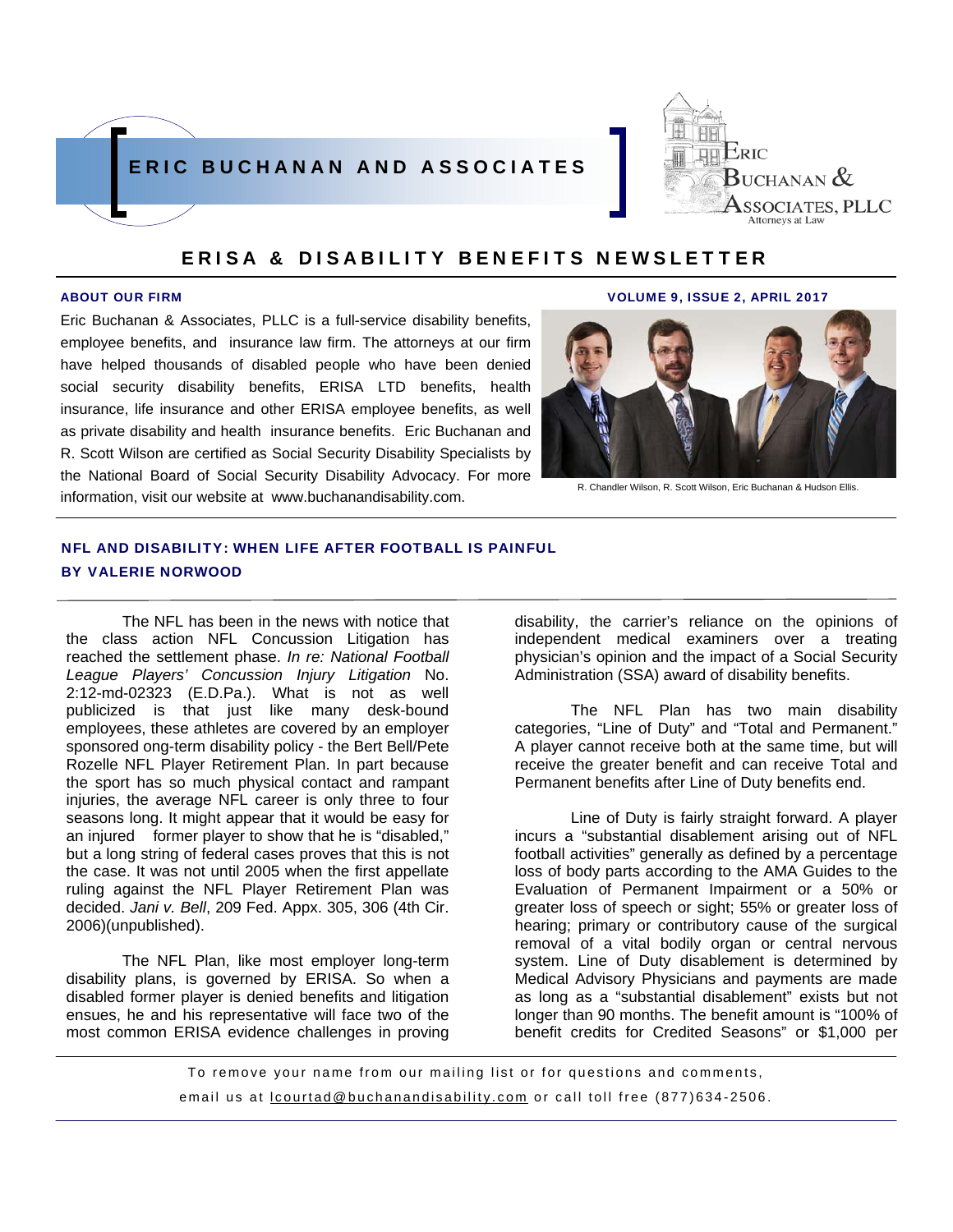month. Applications must be received within the same number of years of Credited Seasons. Often, this is the type of injury that is incurred while on the field.

"Total and Permanent" or "T&P" disability currently has four classification categories and each category pays a substantially higher benefit.

- Active Football: Benefit provided if a player is disabled as a result of "NFL football activities" and "shortly thereafter" (defined as within 6 months but generally not longer than a year) results in a "total and permanent disability," (defined as unable to work at any occupation).(\$265,000 per year effective January 1, 2016).
- Active Non-football: Benefit provided if disability does not result from football activities but does arise while an active player and "shortly thereafter" results in a "total and permanent disability." (\$165,000 per year effective January 1, 2016).
- Inactive A: Benefit provided if a vested player whose disability results from "football activities" and results in a "total and permanent disability" "before 15 years after" the last Credited Season. (\$135,000 per year effective January 1, 2016).
- Inactive B: Benefit provided if a vested player whose disability results from "football activities" and this results in a "total and permanent disability" "after 15 years after" the last Credited Season. (\$60,000 per year effective January 1, 2016).

Briefly, to receive benefits, a player first applies to the Disability Initial Claims Committee. If a player is denied, he may appeal to the Board, which consists of three members representing the owners and three members representing the players. When all appeals are exhausted, a player may file suit in federal court. This process is similar in an ERISA LTD matter: appeal, exhaust, file suit.

Disabled players may apply to move to a different classification within T&P if there is "clear and convincing evidence" of "changed circumstances." A change in classification can result in a substantially higher benefit. Whether it is on initial application or later

re-classification, most disputes arise over whether or not a former player meets the definition of T&P disabled; whether the disability can be medically traced to football activities; and the date a former player became totally disabled-based on the classifications of within 15 years or after 15 years since the last Credited Season.

The T&P Disability Benefit is available when the Plan "determines that you are substantially prevented from or substantially unable to engage in any occupation or employment or remuneration for profit." The most recent version of the Plan includes a revision that the award of social security disability benefits is proof of T&P disability. Some cases still in litigation were based on older versions of the Plan that did not have that provision and these plans have different names for the classifications.

The NFL Plan, like most long-term disability policies, has a provision that if requested, a claimant must undergo an Independent Medical Exam by a "neutral physician." Often these physicians will determine that a player is capable of some type of sedentary work and therefore is not T&P disabled. Courts in NFL and LTD cases have ruled that a report based on this one time examination by a physician is adequate to overrule the opinions of physicians with long term relationships with a player. *See Boyd v. Bert Bell/Pete Rozelle NFL Players Ret. Plan*, 410 F.3d 1173, 1180 (9th Cir. 2005) ("[E]ven a single persuasive medical opinion may constitute substantial evidence upon which a plan administrator may rely in adjudicating a claim."); *see also Johnson v. Bert Bell/ Pete Rozelle NFL Player Ret. Plan*, 468 F.3d 1082, 1087 (8th Cir.2006) (noting that it was reasonable for the Retirement Board to give greater weight to a particular medical opinion because "[t]he Board, as plan administrator, had the authority to weigh the conflicting testimony and come to a reasonable conclusion").

LTD claimants and players have long argued that a one-time examination by a "neutral" or "independent" physician who does not know the individual's vocational or medical history, cannot accurately assess the extent of disability. Because these physicians so often find in favor of the Plan or LTD carrier and are hired and paid by the Plan for their services, there is an on-going argument that these physicians operate under a conflict of interest. *Dimry v. Bert Bell/Pete Rozelle NFL Player Ret.* Plan, 16-CV-01413-JD, 2016 WL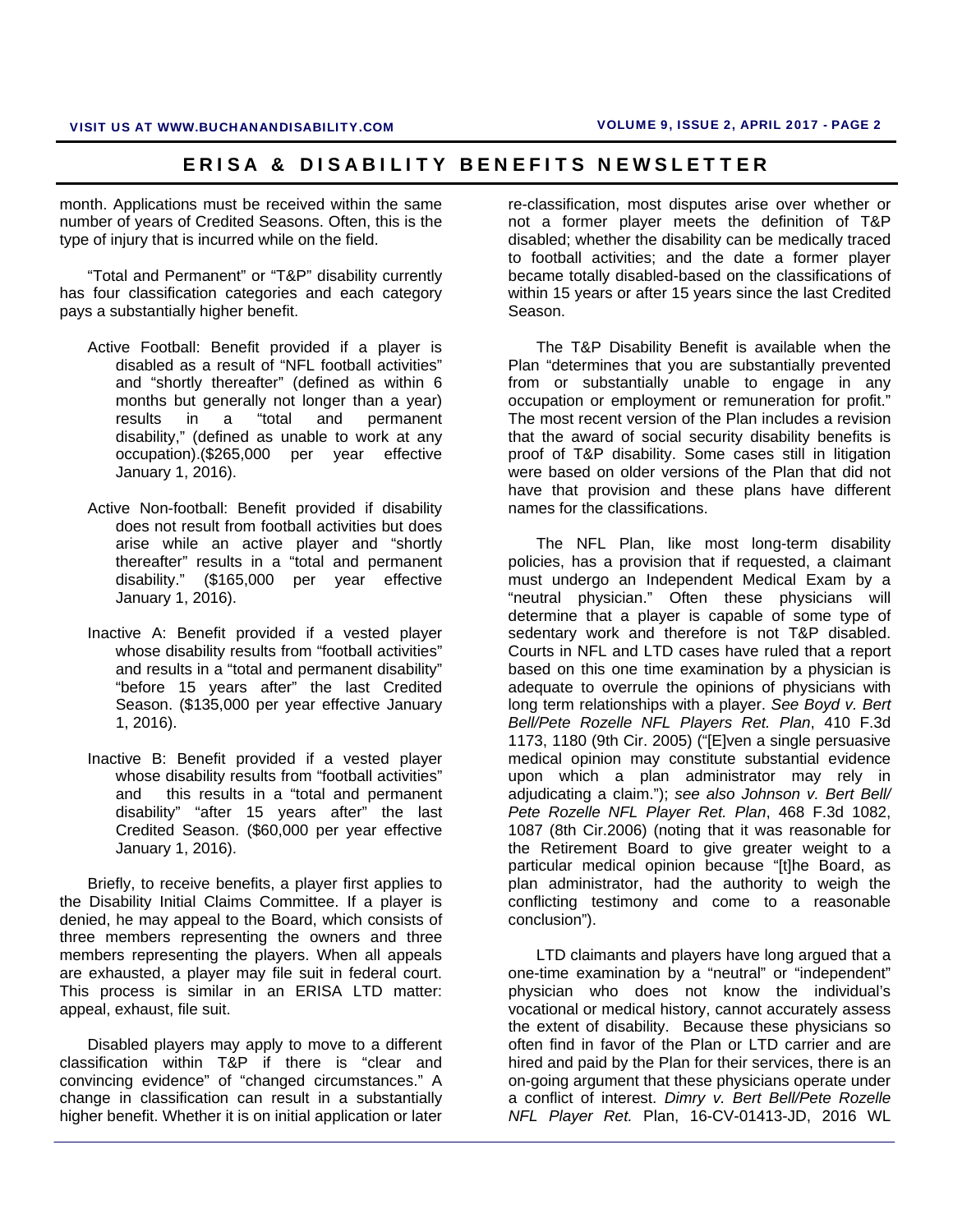7971198, at \*1 (N.D. Cal. June 14, 2016). Mr. Dimry sustained cervical injuries while playing and required several surgeries. After receiving Line of Duty benefits, he applied for T&P benefits, however the "neutral physician" determined he could work at a sedentary occupation. In one of his claims, later dismissed by the court, Mr. Dimry alleged that the physicians were used by the Plan to deny benefits to former players nationwide.

Even when a physician hired by the Plan finds that a player is disabled, the Plan will often not abide by that decision. *Stewart v. Bert Bell/Pete Rozelle NFL Player Ret. Plan*, CIV. WDQ-09-2612, 2012 WL 122362, at \*1 (D. Md. Jan. 12, 2012). The Plan informed Mr. Stewart that he was "required to be evaluated by a neutral physician." Dr. Robert Meek examined Stewart and concluded that Stewart was "genuinely disabled." The Plan then hired another physician to do a medical file review. The second physician found that Mr. Stewart was not disabled. Due to the conflicting opinions, the Plan's Medical Director offered his opinion that Mr. Stewart was not disabled and the Plan denied Mr. Stewart's appeal. The court denied both motions for summary judgment stating that the Board's decision was not the product of a "deliberate, principled reasoning process" and that Stewart's evidence was not "so overwhelming that he [was] entitled to judgment as a matter of law."

A consistent argument regarding the treating physician's opinion is that the Plan ignored important evidence in favor of the player and therefore did not make a reasonable decision. "However, while administrators do not bear the 'discrete burden of explanation when they credit reliable evidence that conflicts' with a claimant's evidence, they cannot 'arbitrarily refuse to credit a claimant's reliable evidence, including the opinions of a treating physician.'" *Solomon v. Bert Bell/Pete Rozelle NFL Player Ret. Plan*, CV MJG-14-3570, 2016 WL 852732, at \*7 (D. Md. Mar. 4, 2016). (quoting *Black & Decker Disability Plan v. Nor*d, 538 U.S. 822, 834 (2003). In this case, the court found that Mr. Solomon presented unopposed substantial evidence, including a social security disability award, that he was T&P disabled prior to 2010, and this onset date of disability was determinative of a higher level of benefits-"before 15 years after last Credited Season." The social security award helped to determine only the onset date of disability: Mr. Solomon's injuries were already established as "football related."

Under the current Plan, an award of social security disability benefits can determine that a player is T&P disabled. *See Giles v. Bert Bell/Pete Rozelle NFL Player Ret. Plan*, 925 F. Supp. 2d 700, 721 (D. Md. 2012). But the Plan argued that even though the SSA found him disabled (here under the SSA age and vocational rules- he is over 50 years of age, cannot perform his past relevant work, and does not have skills transferable to sedentary work), Mr. Giles also needed to prove he was T&P disabled under the Plan's General Standard in order to receive a higher level of benefits. The court did not agree. "As I see it, the provisions of the Plan make clear that there are two alternative methods—the General Standard under Plan § 5.2(a) and the Social Security Awards standard under Plan § 5.2(b)—by which a player may demonstrate that he is totally and permanently disabled."

Disabling impairments may arise many years after a player's career has ended. Because the impairments may not have been diagnosed at the time of the injury, the issue becomes whether the impairment can be traced to NFL activities and therefore, football related. Impairments that first appeared to be behavioral later have been shown to stem from concussion. The etiology may not be diagnosed until some years later. Players have been paid benefits under a section of the Plan based on "depression and cognitive impairments" and have later appealed or sued to have their impairment classified as football related. *Christopher Hudson v. Retirement Board, as the Administrator of The Bert Bell/ Pete Rozelle NFL Player Retirement Plan*; N.D. Miss.; Civil Action No.: 3:15-cv-00128-MPM-SAA, 2016 U.S. Dist. LEXIS 151115. Mr. Hudson submitted his social security disability award opinion that stated that traumatic brain injury was the basis for the SSA's decision to award him benefits.

Unfortunately for LTD litigants, an SSA award of disability benefits is not determinative. LTD carriers are only required to acknowledge the award. *Metro. Life Ins. Co. v. Glenn*, 554 U.S. 105 (2008). Whether it is against the NFL or an LTD carrier, ERISA litigants need to fully develop the record and argue that treating physicians' opinions and the information found in SSA opinions are substantial evidence of disability.

Eric Buchanan was one of three attorneys asked by the NFL Alumni Association to be a member of the Disability Advisory Panel for the NFL Alumni Association, along with Mark Debofsky of Chicago, and John Hogan of Atlanta.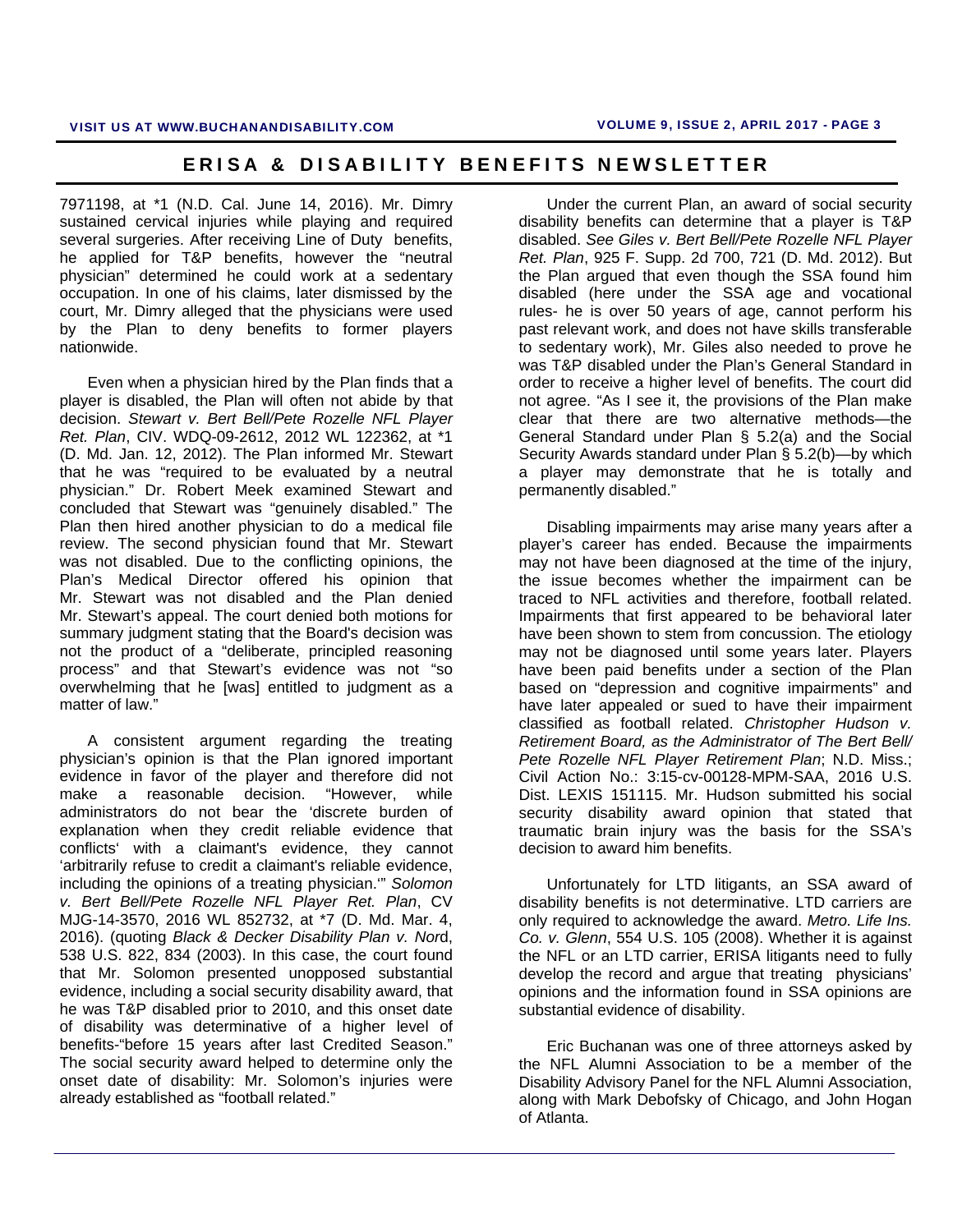#### MEET THE AUTHOR: VALERIE NORWOOD



Valerie Norwood joined Eric Buchanan and Associates, PLLC in January 2017. While in law school, Valerie worked for a law firm that focused on disability law and realized what an impact an attorney can have on the lives of the disabled and injured. She has been licensed 8 years in Texas and has extensive litigation experience in ERISA and non-ERISA short-and long-term disability, accident, occupational and health insurance policies, at the administrative appeal, trial and appellate levels in both federal and state court. She has authored motions, summary judgments and appellate briefs in multiple federal jurisdictions and has presented oral argument before the Second Circuit Court of Appeals. Valerie enjoys navigating complex legal hurdles to win benefits for social security and long term disability clients.

Valerie graduated cum laude from the University of Texas at Austin with a degree in Television, Radio and Film. She worked in the advertising and entertainment industry as a producer before attending law school and earning her J.D. at South Texas College of Law Houston in 2007.

#### ERIC BUCHANAN & ASSOCIATES, PLLC: UPCOMING CLE SPEAKING ENGAGEMENTS

Eric Buchanan will be speaking at the following events:

- Tennessee Trial Lawyers Association's 2nd Annual Paralegal Seminar in Nashville, TN on May 5th, 2017 **Topic:** Subrogation Seminar
- AAJ Annual Convention in Boston, MA on July 24th, 2017  **Topic:** Recent ERISA decisions and how to use them in your practice

#### NEED A SPEAKER?

The attorneys at Eric Buchanan & Associates, PLLC are available to speak to your organization regarding social security disability, ERISA long-term disability, group long-term disability, private disability insurance, ERISA benefits, denied health insurance claims and life insurance claims.